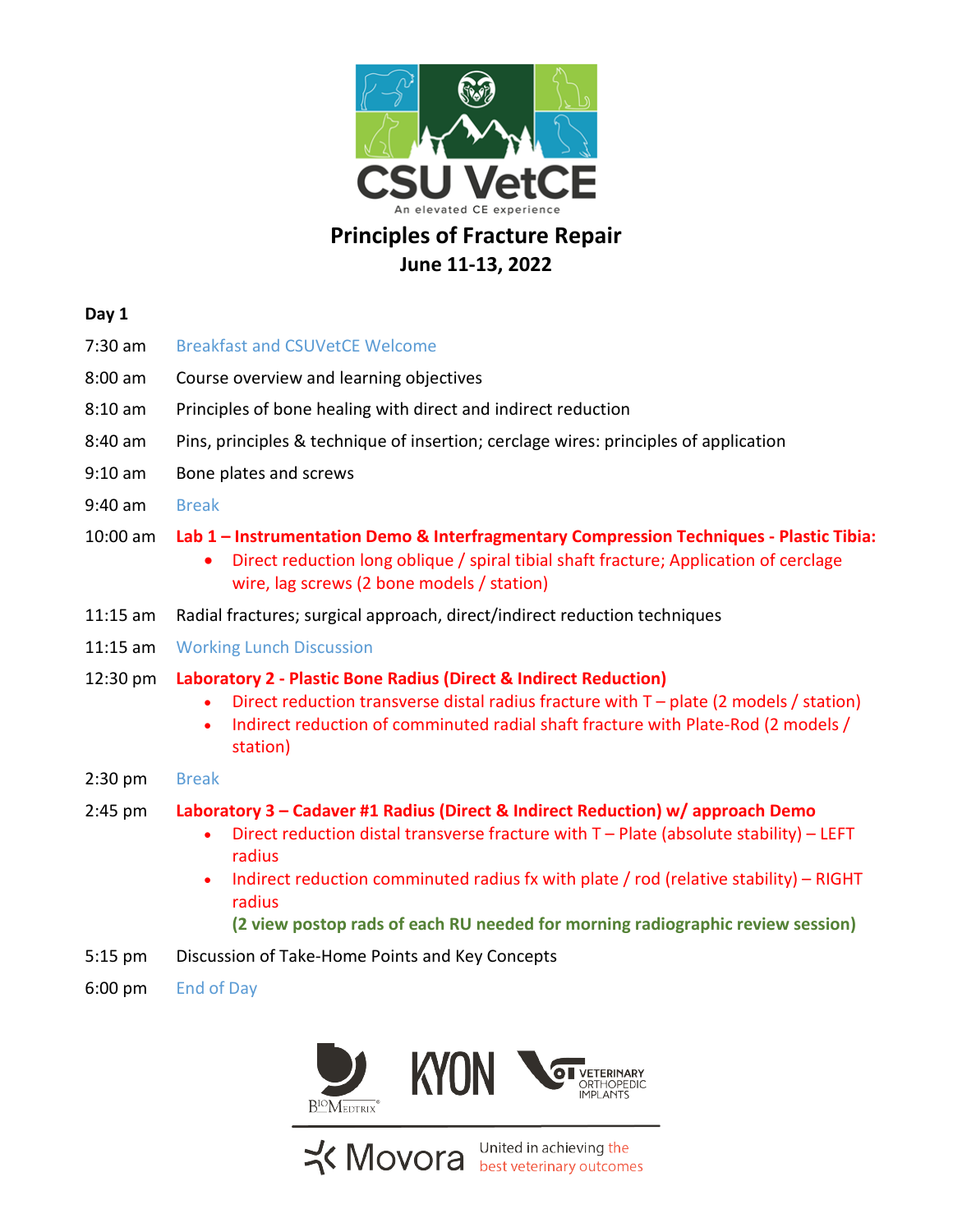

# **Principles of Fracture Repair June 11-13, 2022**

# **Day 2**

- 7:30 am Breakfast
- 8:00 am **Radiographic Review Session** Radius Fractures
- 9:00 am Femoral shaft fractures: surgical approach, direct/indirect reduction techniques
- 9:30 am Break

## 9:45 am **Laboratory 4 – Femur Plastic Bone (Direct & Indirect Reduction)**

- Direct reduction oblique femur diaphyseal fx w/ lag screw/neutralization plate (2 models/station)
- Indirect reduction of comminuted femur diaphyseal fx with Plate-Rod (2 models / station)
- 11:45 am Morning in Review & Discussion of Key Concepts
- 12:00 pm Working Lunch Discussion

## 12:45 pm **Laboratory 5 – Cadaver #1 Femur (Direct & Indirect Reduction) w/ approach Demo**

- Direct reduction oblique femur diaphyseal fx w/lag screw/neutralization plate (LEFT femur)
- Indirect reduction of comminuted femur diaphyseal fx with Plate-Rod (RIGHT femur) **(2 view postop rads of each femur needed for morning radiographic review session)**
- 3:15 pm Break
- 3:30 pm Tibia Shaft fractures: surgical approach, direct/indirect reduction techniques
- 4:00 pm Proximal tibial physeal fracture: pin and tension band fixation
- 4:30 pm **Laboratory 6 – Stifle Plastic Bone Models (tension band fixation of tibial tuberosity avulsion) –** 2 models / station
- 5:30 pm Discussion of Take-Home Points and Key Concepts
- 6:00 pm End of Day